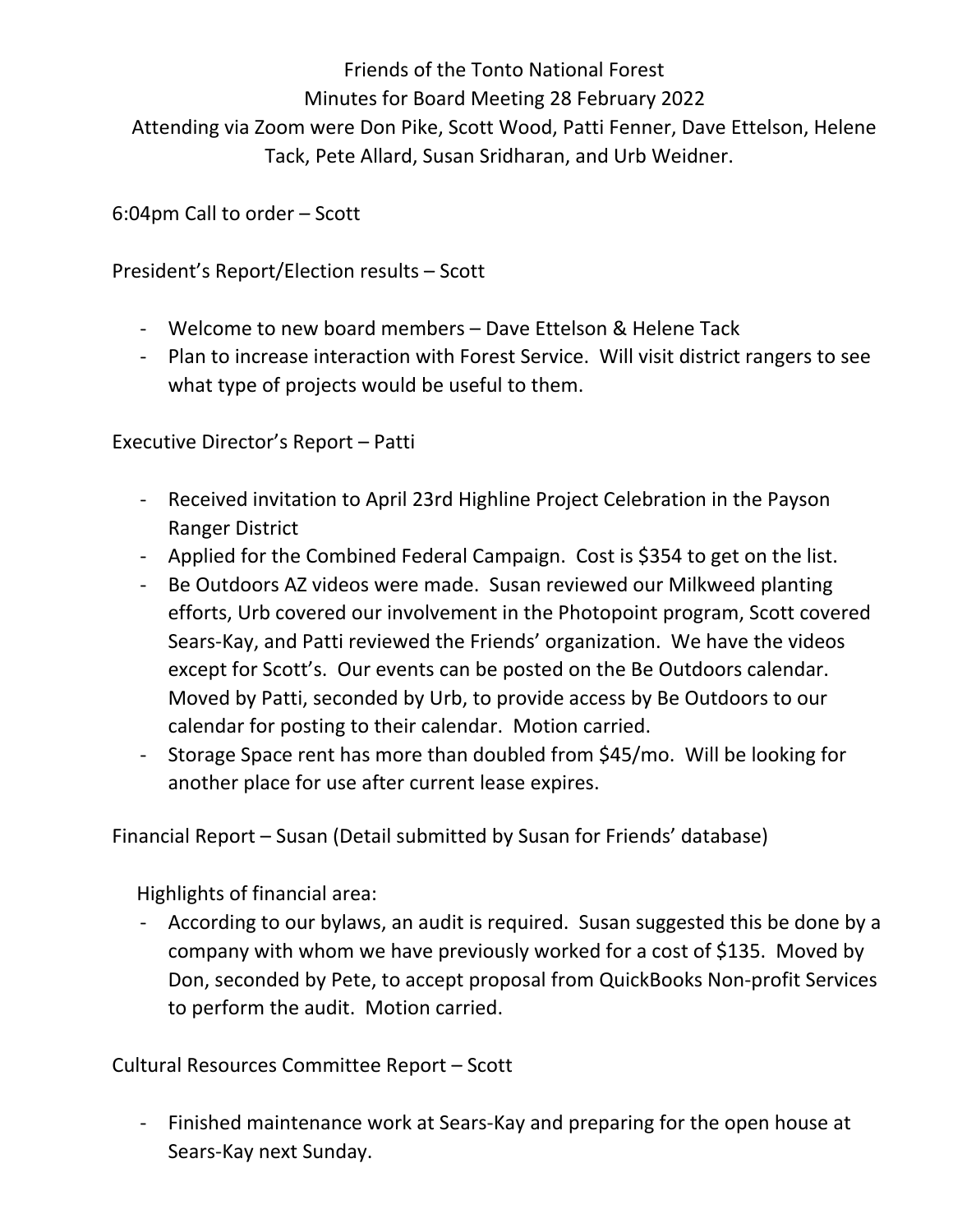- Shoofly Awaiting RPG grant and will be starting pipe rail fencing project this Spring.
- Scott will be working with the Forest archeologist to see what other things could be considered.
- It was suggested that we consider the use of Meetup and/or sending an email notice of the open houses.

Membership Committee Report – Pete (Pete submitted report via email)

- Have 32 individual memberships, 13 family, and 4 organizations = 49 total
- 4 new members since Jan meeting
- Will send renewal reminders to members who have not yet renewed.
- Have a form, which can be used at open houses for potential members
- Discussed who should be in the contact database and how to tell if they are active members or not

Natural Resources Committee Report – Don

Noxious Weeds - Don

- Got involved with National Restorations at Bush fire burn area. Were able to get excess volunteers and had them pull Buffelgrass near parking areas. However, removal needs to be ongoing as opposed to one-time events.
- Had contact with Superstition Land Trust, whose agreement with the Forest Service has expired. They do not have a new agreement. Don went with them and did not find Buffelgrass; did find and pull Fountain grass. Plan to go with them to a site having Buffelgrass and show them how to identify Buffelgrass.
- Had contact with Hawes Trail Alliance. They have been building trails in Usury Mtns. Don asked if they would pull Buffelgrass along the trails.
- EDRR SPA Plan for monitoring. Working with app developers on this.
- Crews working on Stinknet at the Broadway trailhead. Has been difficult due to growth status of the plant at that time at the location. Also had to cancel one week because of COVID. Wild AZ will be working on this for 10 days. Buffelgrass is a huge problem.

Milkweed for Monarchs – Susan

- Plants at Rattlesnake doing well with limited damage from the recent cold weather.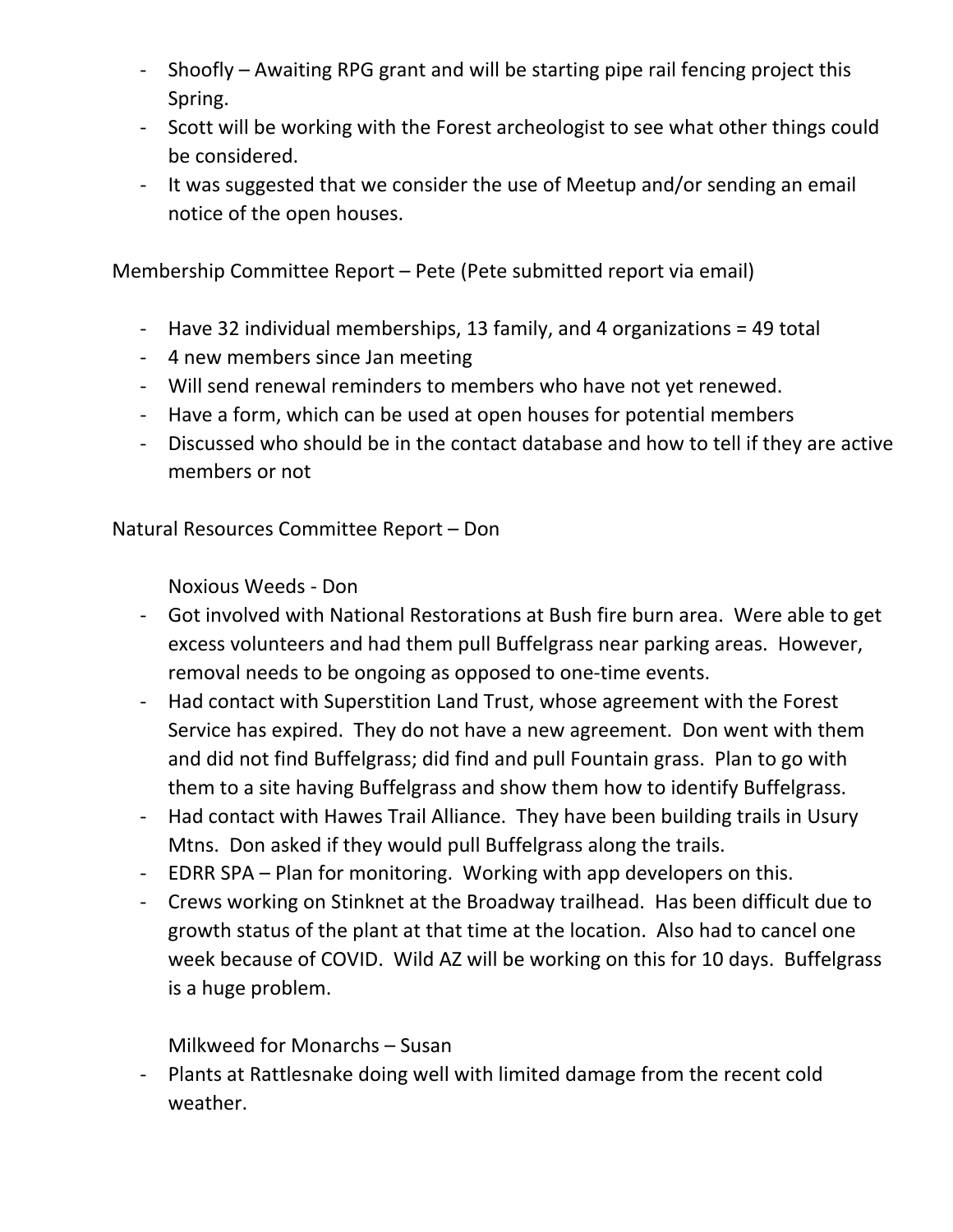- Will need a monitoring program to look for butterfly eggs. Will require a training program for volunteers. Patti will check with Kelly Kessler to see if Kelly can be involved.

## Recreation/Trail Projects

Cave Creek Trail Project – Susan

- A 35-mile trail between Spur Cross and Seven Springs needs significant work. We have \$10,000 from Desert Mountain Desperados, and the Cave Creek ranger district received \$100,000 financing from Great America Outdoors Act Group. Will work on 15-mile section this year. On 3/19 will have a volunteer day to work at Spur Cross to clear out the boundary area between Spur Cross and the entrance to the Tonto. Heavy brushing will be done in the Fall. Note – location of the work was changed after the meeting due to the rodeo and parade going thru Cave Creek that day. We will work instead on the #4 and #247 Trails starting from the Cave Creek Trailhead north of Seven Springs.

Central AZ Conservation Alliance (CAZCA) Liaison<br>- Last meeting was attended by Patti and Don. Can tie in with numerous environmental groups. Patti presented the development of the Friends of the Tonto and the partnerships, which have been established.

## New Business

Membership process – Helene (shared graphics on screen)

- Could add a page for volunteering regardless of membership status. Reviewed draft of suggested page created by Helene.

Customer Relationship Management Database – Helene (shared graphics)

- Can provides one location for all contact information. Everyone on the Board can have access to this data. Need to determine our needs and how data management can free up our time.

AZ Economic Recovery Center - Helene

- Focusing on small non-profits to assist in finding grants for projects. They research grants and match non-profits with available grants. Grants come out during the 2nd half of the year. Could help cover needs we may have for admin support.